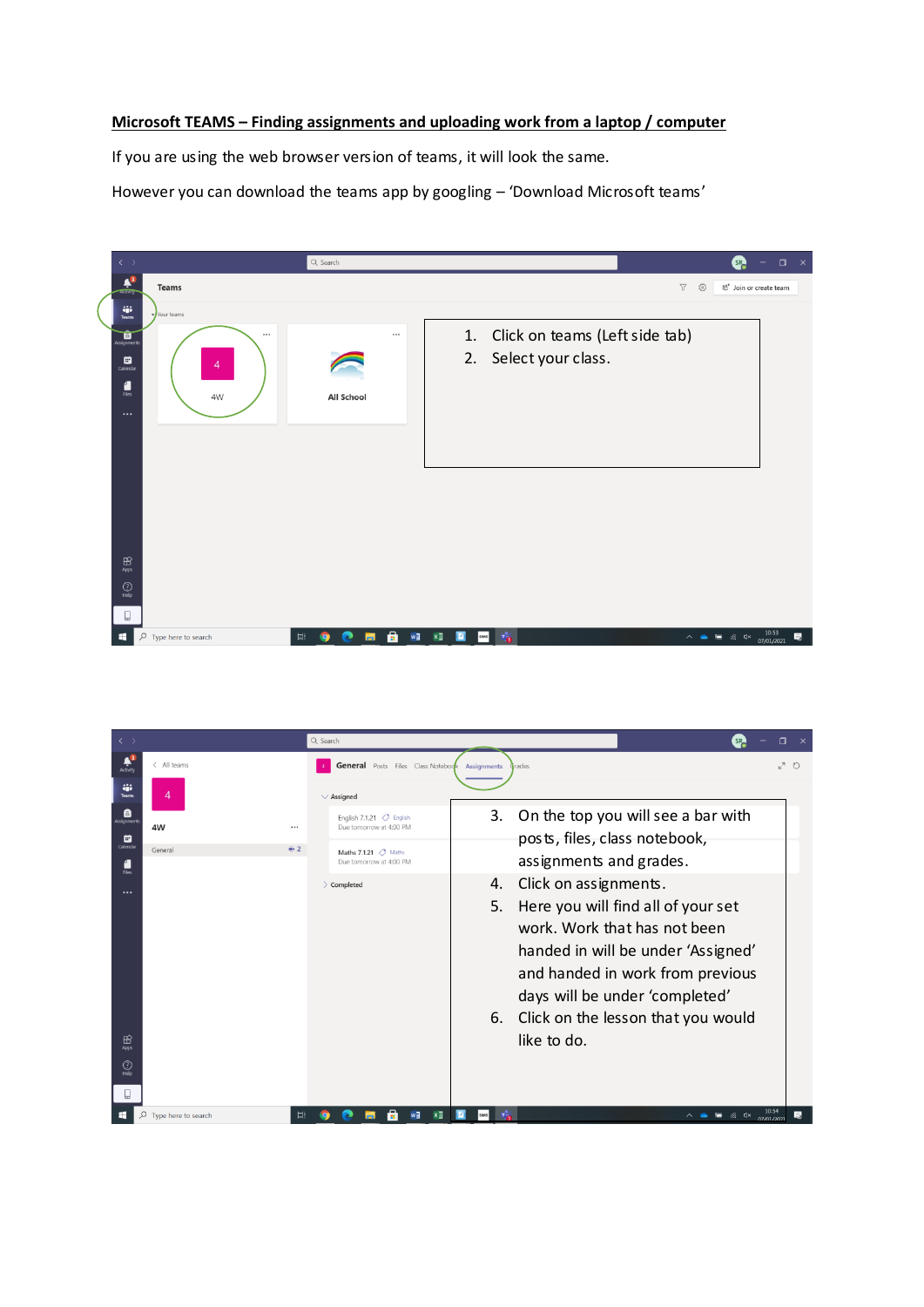



- 7. When you click on a word document, it will appear in teams like this.
- 8. When you have typed your work, click on close. This will save your work automatically. (It might be wise to highlight all words and copy just in case). You can double check work has saved by clicking on this document again.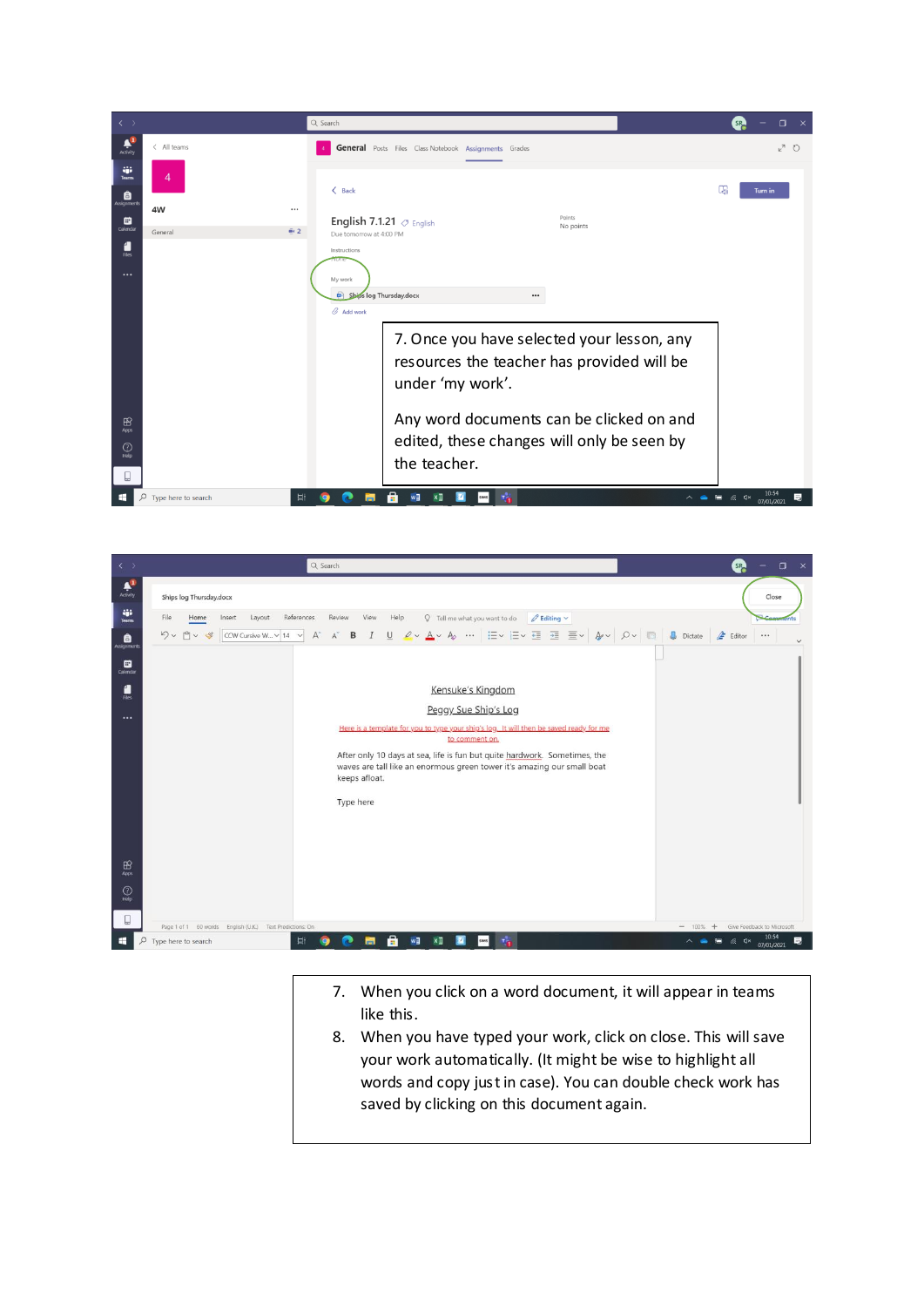

9. When you're ready to hand in click 'Turn in'.





- 10. If you do not want to edit the document provided by the teacher or it is not working, you can create your own word document. Click save as and save it in your documents when complete.
- 11. To upload any new documents click on 'Add work'.
- 12. Then select, 'Upload from my device'
- 13. Browse your computer files and select your saved work.
- 14. Then turn in work when all files have been added.